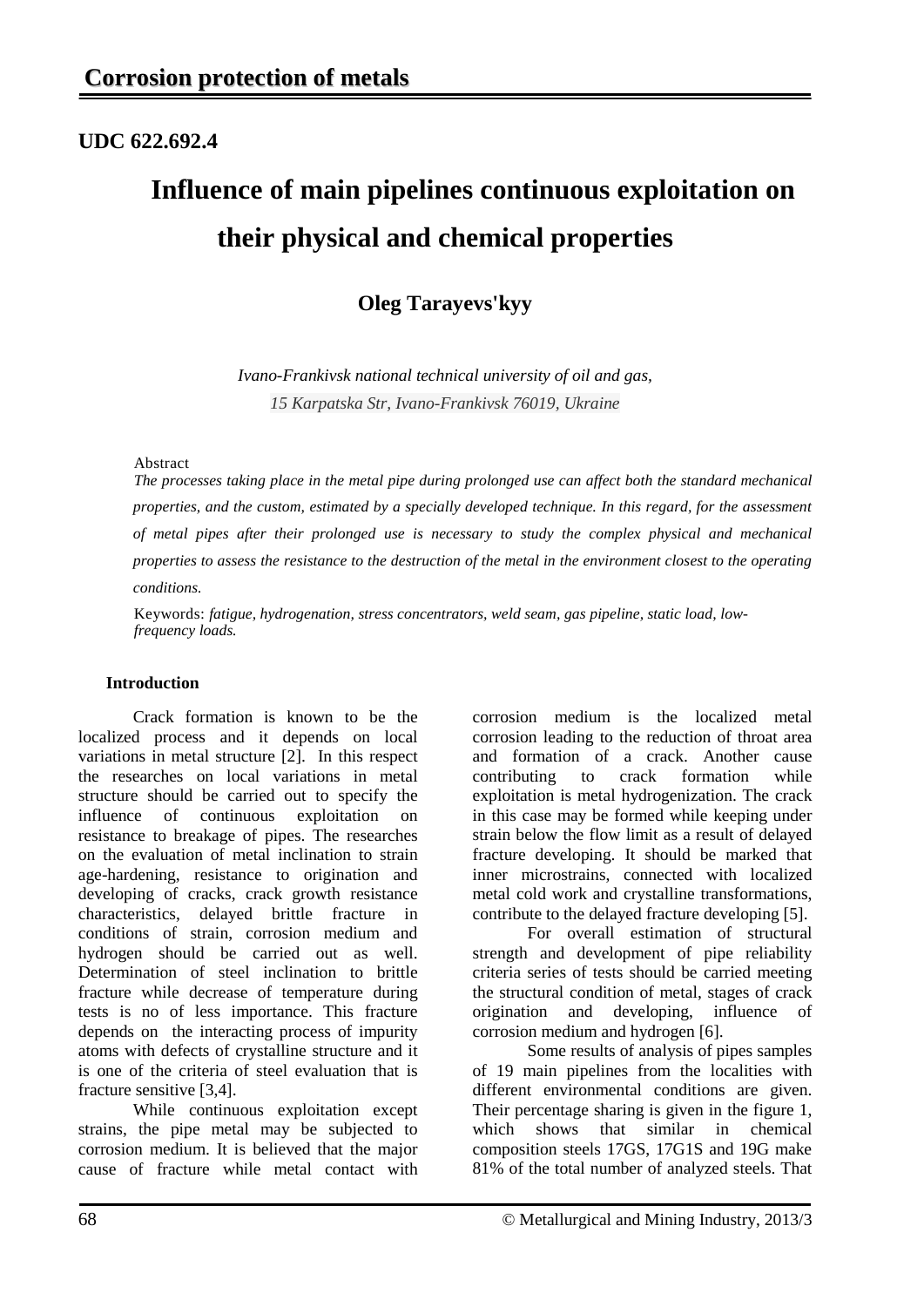is why the main statistical analysis was carried out with these steels, named hereafter as steels of 17GS type.

The total amount of analyzed pipes is 106 samples. 86 samples of them are carrier pipes,  $9$  – pipes of emergency reserve,  $7$  – emergency pipes, 3 – pipes of extra branches, 1 – pipe of current output and also corresponding amount of welded seams, among which there predominated plant longitudinal seams. There

were defects in all site welds and in 8 plant longitudinal seams.

All the pipes were operated in different force conditions. The most severe pipe operating conditions were at the start of segments. Arrangement of pipe samples along the route was as follows: from the beginning of linear sections  $-28$ , from the middle  $-17$ , from the end- 22 samples.



**Figure 1** Percentage sharing of pipes steels samples according to the grades.

For evaluating mechanical properties the samples of pipes and welded seams were taken that are from 17GS steel, they collected from active pipelines, emergency spools and emergency reserve. The pipes were 425-1220 mm dia and 7-15.2 mm wall thickness. Working service was from 4 to 60 years. As initial

condition the properties of pipes of emergency reserve from the similar steel grade and current metal was taken.

According to the results obtained, hardness, flow limit and malleability are almost unchanged, depending on operating time.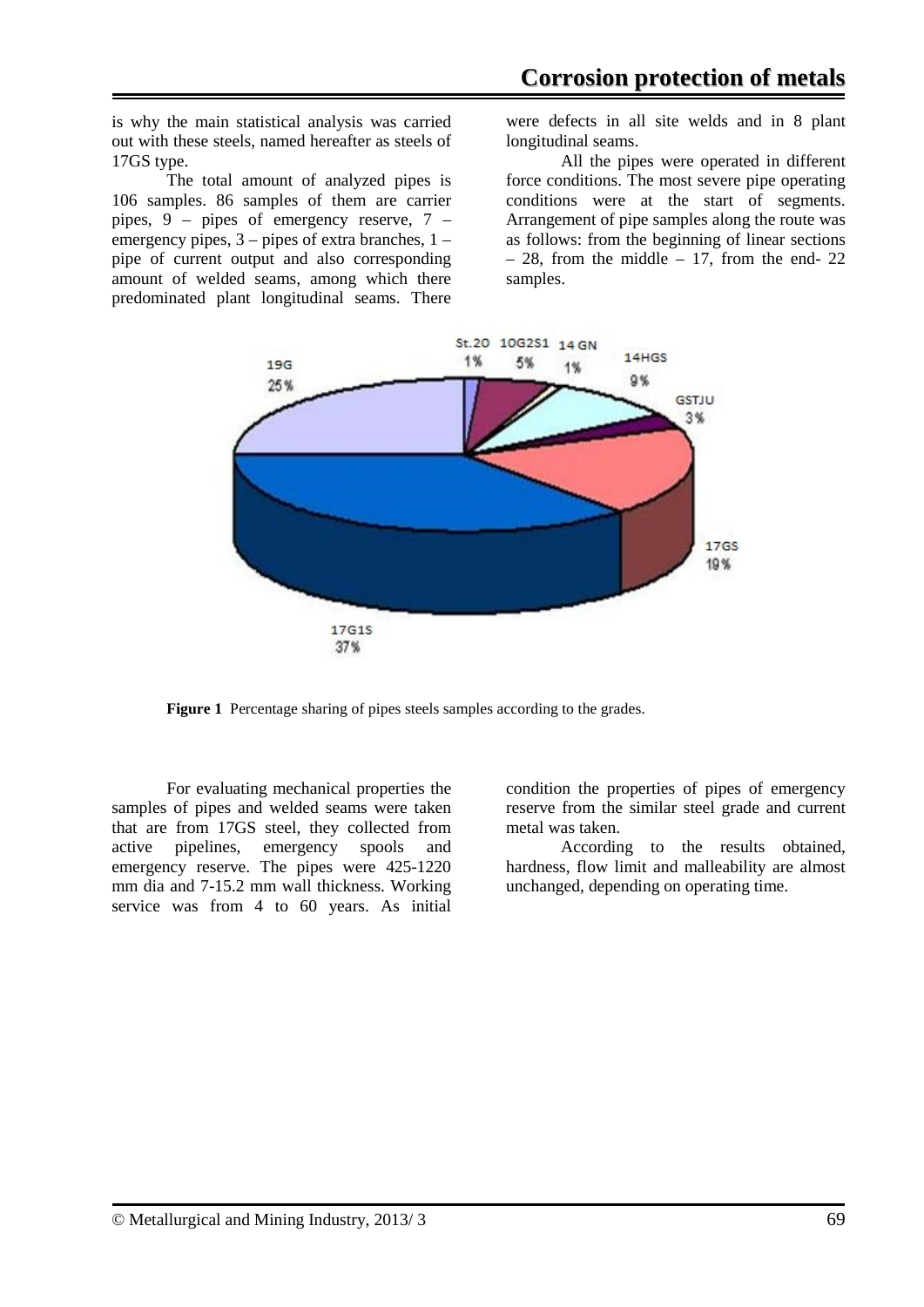

1 -stress limit  $\sigma_{r}$ , 2 – flow limit  $\sigma_{0.2}$ .

Averaging of values was carried out in accordance with the number of analyzed pipes for each working service. For pipe metal the value of ultimate resistance to separation  $\sigma_r$  in the interval of experimental dispersion 480-670 N/mm<sup>2</sup> are close to standards for the given steel grade (at least  $520 \text{ N/mm}^2$ ) and are remained on this level during operating time.

The similar results are also observed for the flow limit  $\sigma_{0,2}$ , where within the limits of dispersion it remains near-constant. Pipe metal ductility - percentage extension δ and reduction in area ψ - almost does not change during all the period of operation and is on the level of GOST claims and Technical specifications( at least 24 % for  $\delta$ , standarts for  $\psi$  are absent). Percentage extension changes within the limits 22-31.5 % and reduction in area within the limits 50-64 %. Therefore, 60 years of exploatation have not led to noticeable reduction of ductility index.

The analysis of mechanical properties of welded seams showed that similar to pipe metal there is no any dependence of properties on the operating time. The value  $\sigma_r$  changes within 462-640 N/mm<sup>2</sup> limit,  $\sigma_{0,2}$ ,- within 338-474 N/mm<sup>2</sup>.<br>It almost coinside with corresponding It almost coinside with corresponding characteristics of the pipe parent metal while close dispersion of properties. Ductility indexes of welded seams are lower, than of parent metal. So, δ changes within 15-26 % limit,  $ψ$  - within 36-61 % limit. Dispersion of these parameters a little greater, than of parent metal, that is connected with welded seams defects, which show themselves while testing.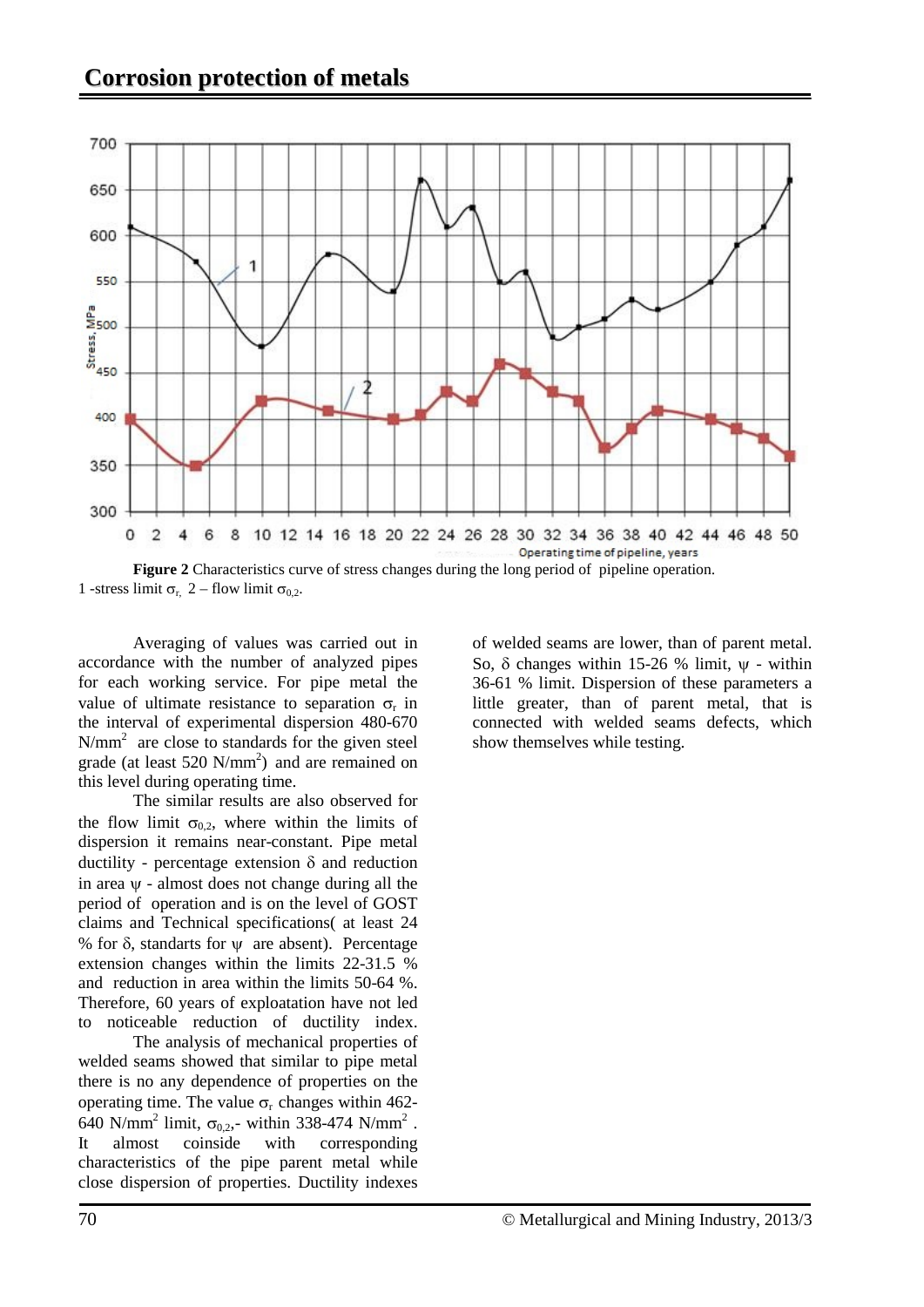

**Figure 3** Change of mechanical properties of operated pipelines: 1 - relative reduction  $\varphi$  2- absolute elongation δ.

The standard mechanical properties – strength, flow limit and ductility – are almost not sensitive to structural changes in metal pipes while operating. For revealing the properties that are sensitive to structural changes, the other types of testing were executed, including tests on the samples with sharp stress concentrator and beforehand created crack and also evaluating of the work of crack formation and developing.

In such a way, the change of structural condition in metal pipe during operation took place, which leads to brittle fracture resistance reduction. One may suppose that one of the main reasons of increasing the inclination of metal to coldbrittleness and reduction to crack formation resistance is strain age-hardening, connected with interstitial atoms cooperation (carbon and nitrogen) with dislocations [2].

The change of structural condition of metal during long-time operation of pipelines may be connected not only with aging process, but also with flaws upbuilding process as a result of stress impact, corrosion medium and hydrogen. Corrosion processes cause the change in surface condition of pipe metal, leading to

defects formation, such as corrosive opens, corrosion pits, pitting corrosion, etc [6].

Hydrogenization of metal contributes to formation of inner flaws such as microcracks in the areas of localized microstress impact [6]. It should be mentioned that hydrogenization of metal may run as a result of developing of electrochemical corrosion process. Hydrogenization process may be improved by cathodic protection.

Flaws upbuilding process, such as microcracks and failures during static or quasistatic stress below the maximum destructive force and steel yield point as well, is usually nominated as delayed fracture. Testing on the tendency to delayed fracture while simultaneous stress, corrosion medium and hydrogen impact, imitate the process of damage in real exploitation conditions while electrochemical corrosion process. This type of testing is the most strict and can be useful for evaluating the susceptibility to cracking of pipe metal, operating severe conditions (high-pressure, corrosive medium, etc).

For examining of pipe steels testing technique on the delayed material fracture in